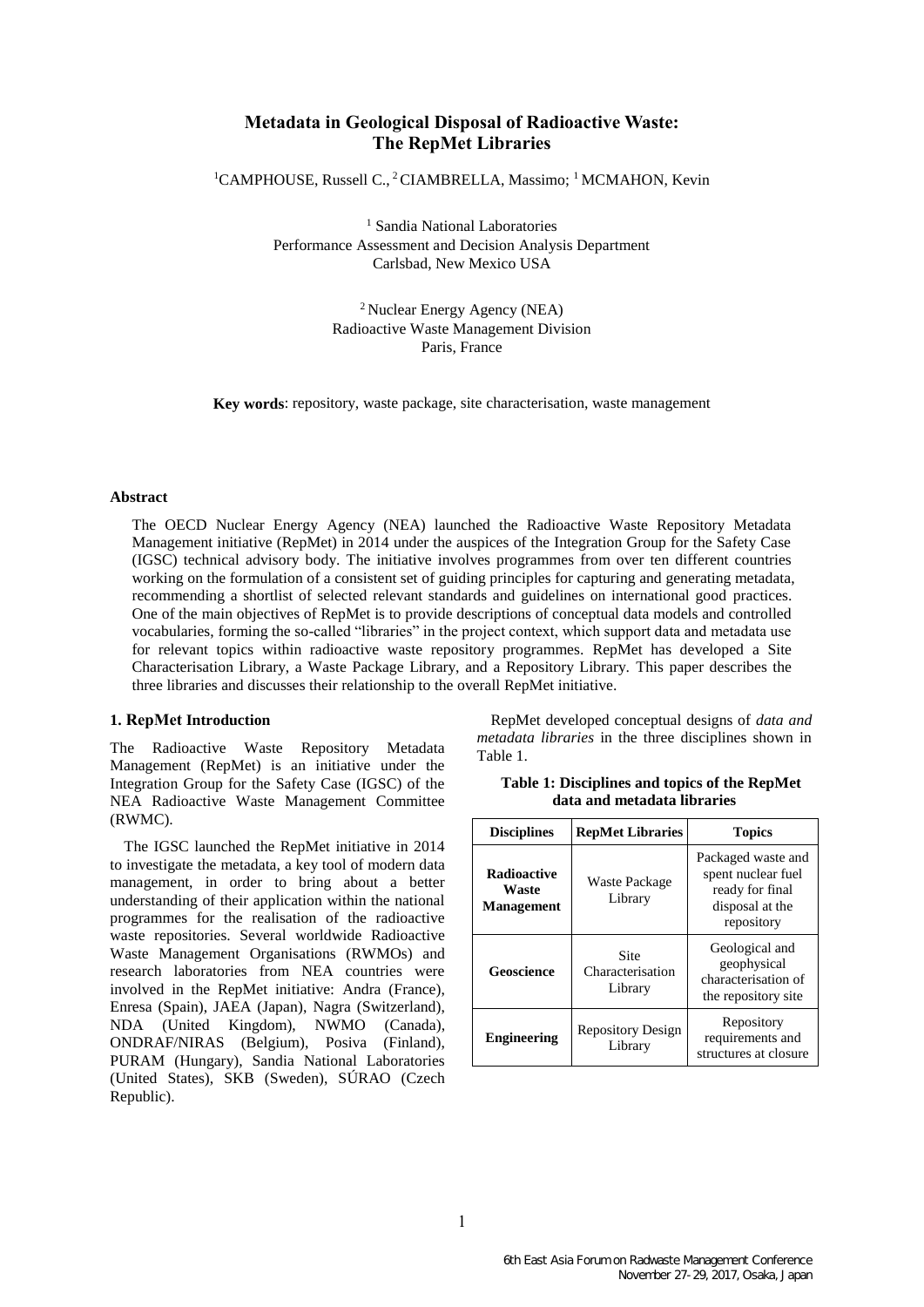RepMet investigated metadata to foster a better understanding of their application within RWMOs in support of national programmes. Within this framework, the main RepMet objectives are:

- the formulation of a consistent and sufficient set of guiding principles for capturing and generating metadata (policy guidance)
- the identification of metadata sets that can be used by national programmes to manage their repository data, information and record, harmonised internationally.

# **2. Metadata**

National programmes for radioactive waste repositories are collecting large amounts of data that have to be managed throughout the entire period of institutionalised oversight, spanning a considerable length of time. The data, metadata, and related records also increase in number, type, and quality as programmes proceed through the successive stages of repository development: pre-siting, siting, site characterisation, construction, operations, pre-closure and finally closure. Regulatory and societal approvals are included in this sequence. Current programmes are also documenting past repository programmes, so that current and future generations are able to understand actions carried out in the past, by retrospectively adding metadata to help organise and arrange programme records.

The available data, information and records are accessed and updated according to management systems, with the underlying repository allowing users to locate what they require through searches of full text or the associated metadata.

Metadata allows context to be stored with data and provide additional information so that it can be located, used and reused. It can also be a useful tool to help a waste management organisation to demonstrate that their programmes are appropriately driven. Such context setting information may include information on quality checking or approval; provenance or ownership.

When considering metadata for a particular domain (as for RepMet), metadata are typically associated with a set of predefined digital or physical objects, for example an ID for a waste package or signing date of a quality log. It is important to remember, however, that metadata also cover how these elements are to be constructed and related to one another (for example how a waste package relates to a packaging campaign), the type and range of values they may take (for example, a package weight must be greater than 0 kg).

### **3. RepMet Scope**

The scope of the RepMet initiative includes the following:

- Identification of methods and procedures for the gathering and management of data and metadata.
- Justification of the sufficiency of the set of metadata describing the identified data to support use and re-use.
- Relationship to safety assessment. The metadata required for information captured "in the field" will differ from that required for analysed and derived data that are often used within safety assessment models. (Safety assessment models are to be discussed in detail in future work.)
- Identification of methods and principles to guarantee the persistence in time of the above procedures.
- Guidelines for metadata management.
- Controlled dictionaries and policy as a means of ensuring consistency and reliability of data and cataloguing.
- Use of metadata to support data auditability, verification methods and, if needed, modification.
- Provision of a basis for the exchange and sharing of data between organisations, stakeholders and member nations, which may be separated cross generations.
- Identification of methods and procedures for the data and metadata gathering and management.

RepMet does not intend to promote any commercial products or services for managing metadata.

#### **4. RepMet Deliverables**

Figure 1 illustrates the structure of the RepMet initiative deliverables that were produced during the initiative from its launch in 2014 to 2017.



The first document of the deliverables deals with the application of metadata in the field of radioactive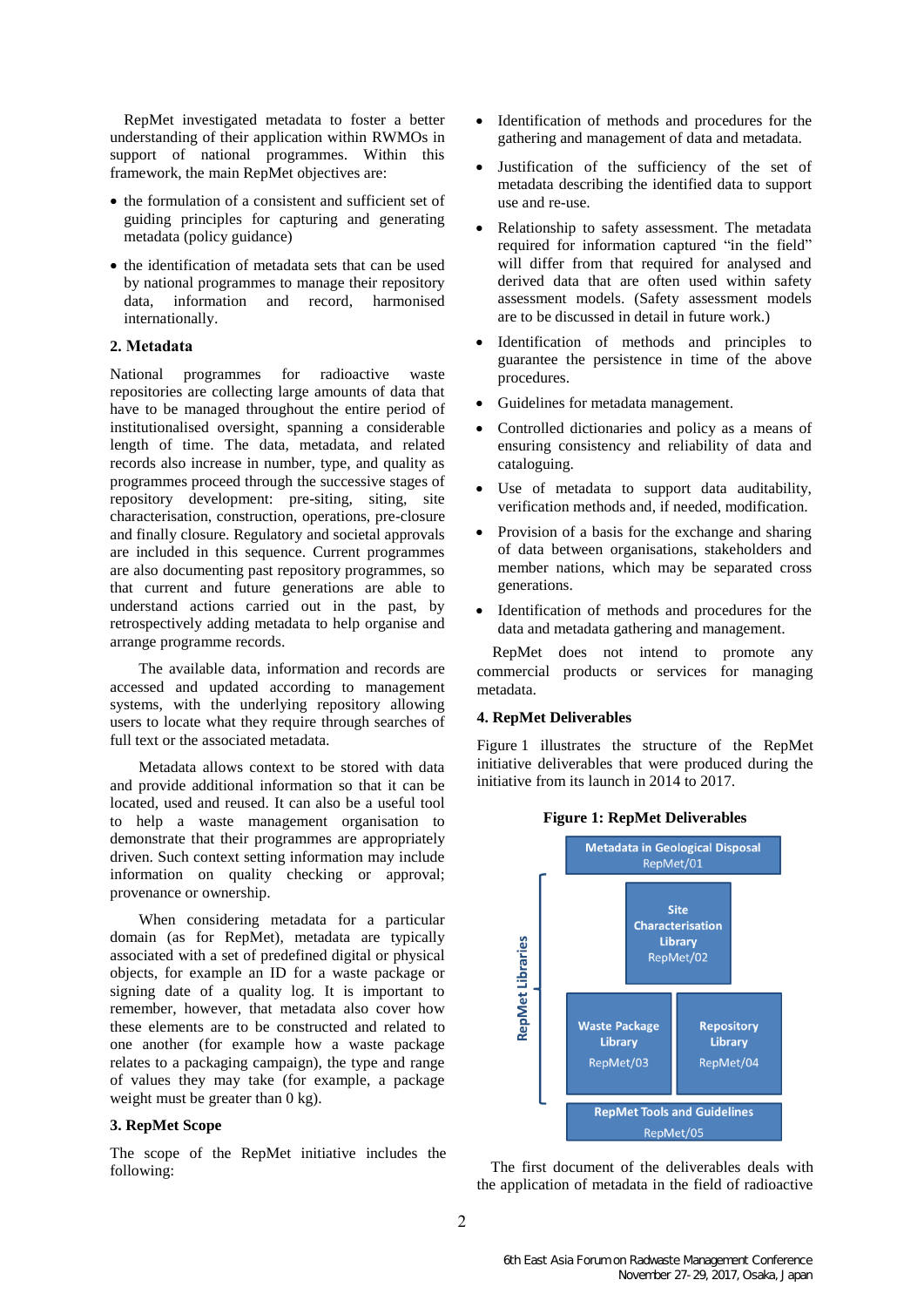waste geological disposal from a general, high-level point of view:

• RepMet/01 – "Metadata in Geological Disposal" provides an overview and brief summary of RepMet goals, deliverables, various aspects of metadata implementation and issues for implementation and issues for consideration.

The following three deliverable documents, the so-called "Libraries", adopted a more technical point of view. They discuss the key aspects of data and related metadata for selected topics of different scientific and technical disciplines involved in the realisation of a radioactive waste repository. The Libraries include conceptual data models (CDMs), descriptions of data entities, attributes, associated metadata and other relevant information:

- RepMet/02 "Site Characterisation Library" deals with data and related metadata that are considered during the selection of the characterisation of a site investigated and surveyed for suitability for radioactive waste disposal purposes leading up to site selection;
- RepMet/03 "Waste Package Library" deals with data and related metadata about packaged waste and spent nuclear fuel that, after proper treatment and conditioning processes, are ready for final disposal at the repository;
- RepMet/04 "Repository Library" deals with data and related metadata which relate to the engineered structures and waste acceptance requirements of the radioactive waste repositories.

The above Libraries can be used independently of each other, however utilising all of the libraries and the approach outlined in these documents provides the additional benefit of having a uniform approach to data and metadata management.

A fifth document includes common techniques and tools that RepMet has adopted for the development of multiple libraries and which are deemed useful for relevant RWMO activities and initiatives:

• RepMet/05 – RepMet Tools & Guidelines supports the libraries providing a number of useful tools, methods, metadata standards, guidelines, and approaches that were either used in developing the Libraries or are useful for the RWMO when adopting and implementing the Libraries.

RepMet will close its activities in 2017. The above deliverable documents will be made available publicly in electronic form on the RepMet webpage<sup>1</sup> on the NEA website in the next months. We now

 $\overline{a}$ 

discuss and present the three RepMet libraries in more detail.

#### **5. RepMet Libraries**

The RepMet Libraries provide the conceptual design of databases about the topics of interest reported in [Table 1.](#page-0-0) They report the CDMs <sup>2</sup> of the databases, i.e. the organisation and the structure of the databases in terms of objects of interest (i.e. entities) together with their descriptive characteristics (i.e. attributes) and the logical associations among them (i.e. relationships). It is out of the RepMet scope to identify the software and hardware technology for the realisation of such databases.

The main feature of the RepMet Libraries is the implementation in the database's conceptual design of metadata sets to support the long-term management of the information built on the data associated with the entities and the attributes in the library. These metadata:

- indicate the source of the data: who?, what?, when?, where?, why? and how?;
- provide context to facilitate the accurate interpretation and use of data;
- describe data quality (e.g. uncertainty);
- add additional information about the data in a structured and detailed way;
- help users quickly find the data object that they are looking for; and
- support the search for information (e.g. promote scientific research, engineering, safety assessment).

#### *5.1. Site Characterisation Library*

Site characterisation requires knowledge about rock stability and isolation properties that are controlled by surface and underground conditions close to the repository and in the wider environment. A complex model of the geological environment including information on composition, structure and processes are needed. This knowledge is improved by using geoscience, a wide discipline that includes many scientific areas, like traditional geology, geophysics, hydrogeology, geochemistry, satellite imagery, etc. It is not enough to collect data once. It is essential to do monitoring, i.e. repeating observations on a regular basis.

All this involves handling large amount of data with heterogeneous structure and content. Heterogeneity may arise for methodological,

-

<sup>1</sup>. [www.oecd-nea.org/rwm/igsc/repmet.](http://www.oecd-nea.org/rwm/igsc/repmet)

<sup>2</sup>. The CDMs cannot be shown in this document as a result of their size, but will be displayed and discussed during the presentation, and can be seen in the RepMet libraries themselves.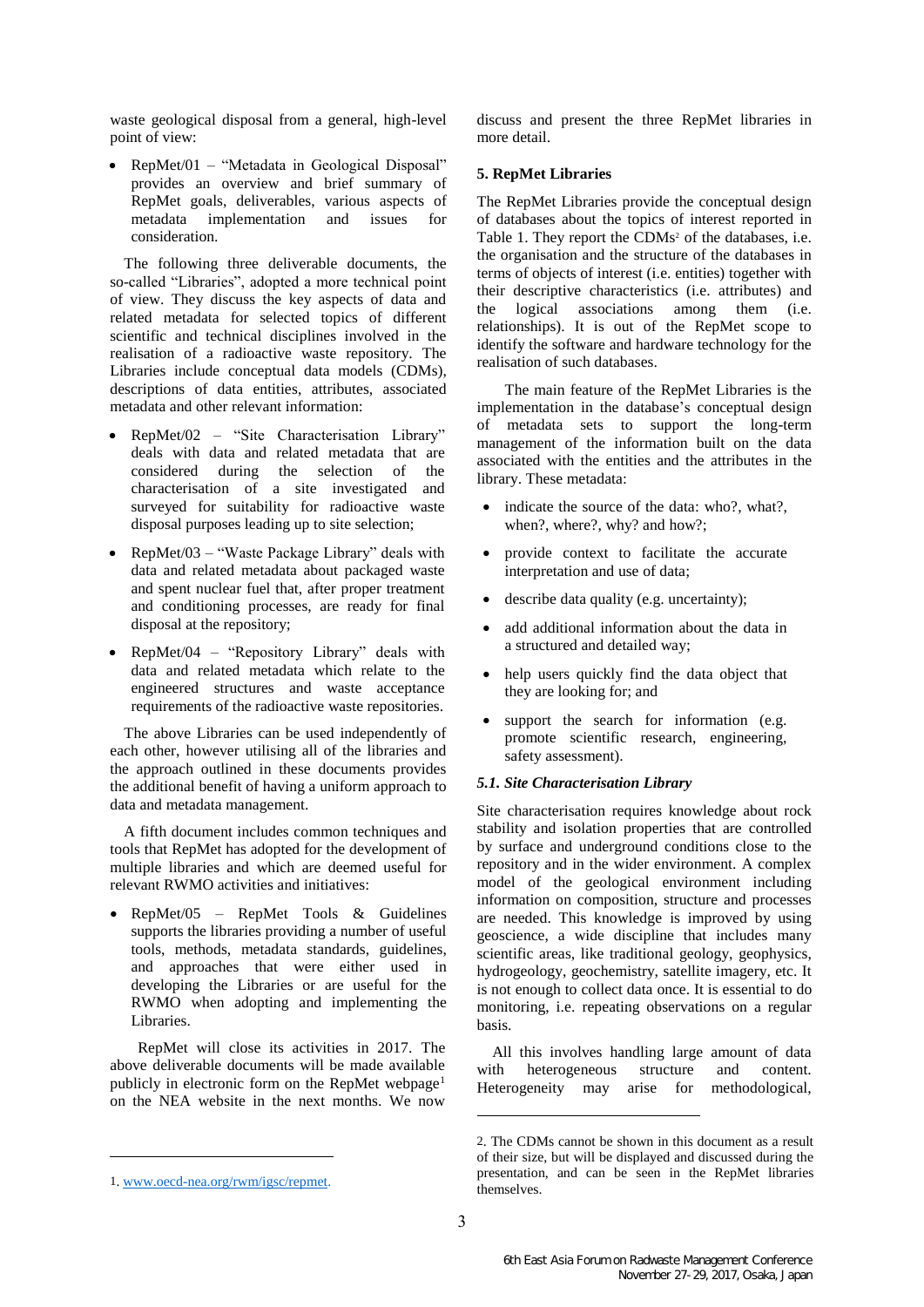historical and/or practical reasons. In the last decade, considerable effort has been devoted to harmonising data related to knowledge about the natural and artificial environment. One of the biggest initiatives in Europe is the INSPIRE (Internet Spatial Infrastructure for Europe) directive that integrates 34 environmental themes into one uniform CDM. It is based on a long list of open standards and harmonised web services. The proposed CDM for the RepMet Geoscience Library is largely based on the INSPIRE principles and data models.

### **Figure 2. Geoscience domains as defined in EU INSPIRE Directive**



There are six schemas in the INSPIRE data model that are most relevant to Site Characterisation. Figure 2 shows the scientific domains and their relations as they are represented in the existing standard. These are:

- **Geology**
- Hydrogeology
- Geomorphology
- **Geophysics**
- Environmental Monitoring; and
- Sampling

Geology, Hydrogeology, Geomorphology and Geophysics belong together in the Geology spatial data theme of INSPIRE. Environmental Monitoring is defined in a separate theme. Monitoring facilities often collect information about geological and geophysical phenomena as well. The common building block is the Observation and Measurements (O&M) standard that creates an important bridge between seemingly separate domains. The O&M concept allows geosciences and environmental monitoring to be integrated into one generic CDM that RepMet adopted to cover the geoscientific aspects of site characterisation relevant to nuclear waste disposal facilities. Hierarchical dictionaries of physical property and observation process names are part of the INSPIRE framework and are used as attributes for the RepMet Site Characterisation Library CDM.

The RepMet group developed the Waste Package Library with the purpose of presenting sets of data and metadata that national programmes may use for the data, information and records management, specifically with respect to the waste packages ready for disposal at the final repository. Low Level Waste (LLW), Intermediate Level Waste (ILW), High Level Waste (HLW) and Spent Nuclear Fuel (SNF) from commercial light water reactors (LWRs) are all considered.

The CDM for packaged radioactive waste and SNF is an original RepMet product and it is based on eleven entities. These entities, together with their definitions, draw on definitions from the IAEA (2006). However, a number have been modified in order to ensure consistency within the data model that has been developed, and add flexibility to the CDM, thereby allowing it to meet the needs of the diverse range of packaging solutions adopted by WMOs worldwide.

The entities and their definitions are listed below:

- 1. *Buffer* additional material or a mix of materials that contribute to preventing or reducing the migration of radionuclides from the disposal module.
- 2. *Disposal container* container into which one or more waste packages, and optional filler or buffer, may be placed.
- 3. *Disposal module* ensemble of one or more waste packages together with their disposal container, optional filler(s) and buffer, suitable for handling, transport, storage and disposal.
- 4. *Filler* material or a mix of materials that is added to the disposal container filling the void spaces.
- 5. *Overpack* container into which the wasteform container may be placed.
- 6. *Stabiliser* material or mix of materials that is used in treatment and conditioning processes to stabilise, either physically and/or chemically, one or more wastes, or one or more spent nuclear fuel, to give a wasteform.
- 7. *Spent nuclear fuel* nuclear fuel removed from a reactor following irradiation that is no longer usable in its present form.
- 8. *Waste* raw material in gaseous, liquid or solid form that is intended for storage and disposal after proper treatment and conditioning. Waste materials conditioned into containers that are considered unfit<sup>3</sup> for disposal are also waste, as they require further treatment before disposal.

# *5.2 Waste Package Library*

-

<sup>3</sup>. E.g. legacy waste packages that cannot be disposed of according to the current policies and practices; drums to be supercompacted and then inserted in a bigger container for volume reduction.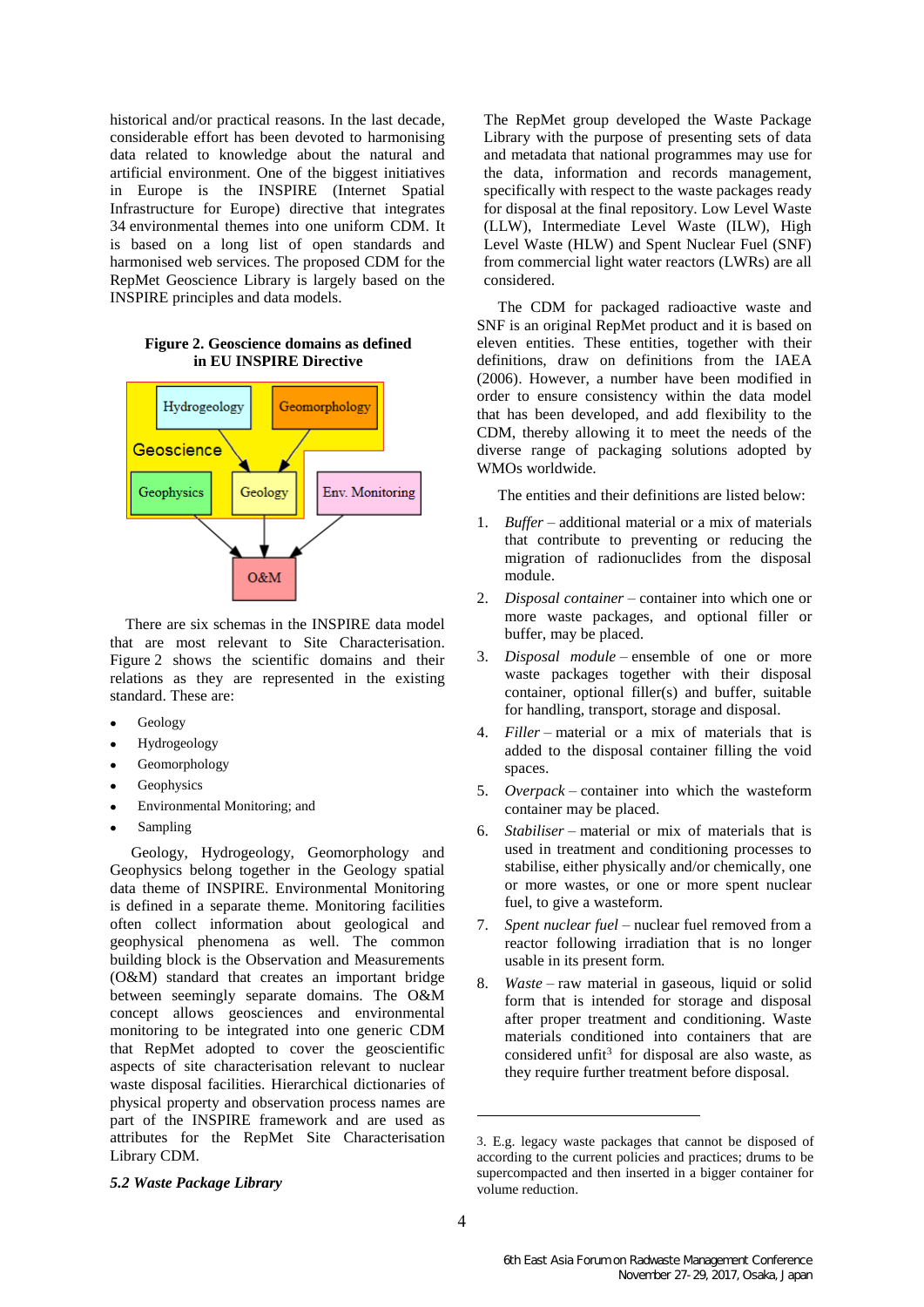- 9. *Waste package* ensemble of one or more wasteforms together with their wasteform container and optional overpack(s), suitable for handling, transport, storage and/or disposal.
- 10. *Wasteform* waste, or the spent nuclear fuel, in the physically and chemically stable form in which it will be disposed of, including any stabilisers and container furniture  $4$ , but not including the wasteform container.
- 11. *Wasteform container* container into which one or more wasteforms are made or placed.

The attributes of the Waste Package Library are structured and arranged in the form of an original controlled dictionary according to the RDF/SKOS format. It is included in the library final report.

## *5.3. Repository Library*

The purpose of the repository library is to present sets of metadata that can be used by national programmes for information and records management, specifically with respect to radioactive waste repositories. Repositories for LLW, ILW, HLW and commercial LWR SNF are all considered, and this document is intended to be a registry on RWM repository subjects of common interest based on the practices currently in use internationally. The content of this library has been developed from the exchange of experience among project members, and discussions with external experts and constituencies.



A RWM repository's primary objective is to ensure that radioactive and chemical releases to the environment are mitigated to levels at or below the cognizant regulatory requirements. A repository may accomplish this through a combination of engineered and natural barriers that contribute to the containment, retardation and/or isolation of (radioactive or chemical) contaminants present in the waste.

Figure 3 provides a graphical representation of multiple barriers in a repository contributing to the containment of radioactive and/or chemical contaminants present in the waste. Beginning with the

 $\overline{a}$ 

*Waste Containers*, including such elements as disposal modules, overpack or other physical barriers included with the waste package, the waste package is designed to contain the contents during storage, transportation and emplacement in a repository. *Repository Engineered Barrier Systems* (EBS) may be added around or near the waste package emplaced in the repository to further contain radioactive and/or chemical contaminants in the area near the waste package. *Repository Natural Barrier Systems* may be considered and used by the repository host rock media to ensure additional containment of radionuclide or chemical contaminates that may have breached a waste package and the EBS.

For the RepMet CDM of a radioactive waste repository, six entities have been identified. These entity selections were developed for a repository at the time of closure, based on the assumption that the metadata requirements will be known in totality (maturity) at this time. They are based on the experience of subject matter experts involved in RepMet as well as a review of selected reports on the development of radioactive waste repositories.

The entities and their definitions are listed below:

- 1. *Facility information* a nuclear facility where waste is placed for disposal:
	- $\circ$  Geological repository A facility for radioactive waste disposal located underground (usually several hundred metres or more below the surface) in a stable geological formation to provide long-term isolation of radionuclides from the biosphere.
	- $\circ$  Near surface repository A facility for radioactive waste disposal located at or within a few tens of metres of the Earth's surface.
- 2. *Repository engineered barrier system (R-EBS)* – manufactured physical obstruction that contributes to the containment, retardation and/or isolation of (radioactive or chemical) contaminants present in the waste that is part of the repository facility or is created by/in the repository facility.
- 3. *Repository natural barrier system*   $(R\text{-}NBS)$  – naturally obstruction that contributes to the containment, retardation and/or isolation of (radioactive or chemical) contaminants present in the waste. Data for this entity comes from the RepMet Site Characterisation Library.
- 4. *Repository monitoring system* systems and processes implemented in the repository to monitor any aspect of repository performance, including radionuclide release, chemical release and/or heat release to the near field, far field and the biosphere.

<sup>4</sup>. E.g. dewatering tubes, in-drum mixing puddles.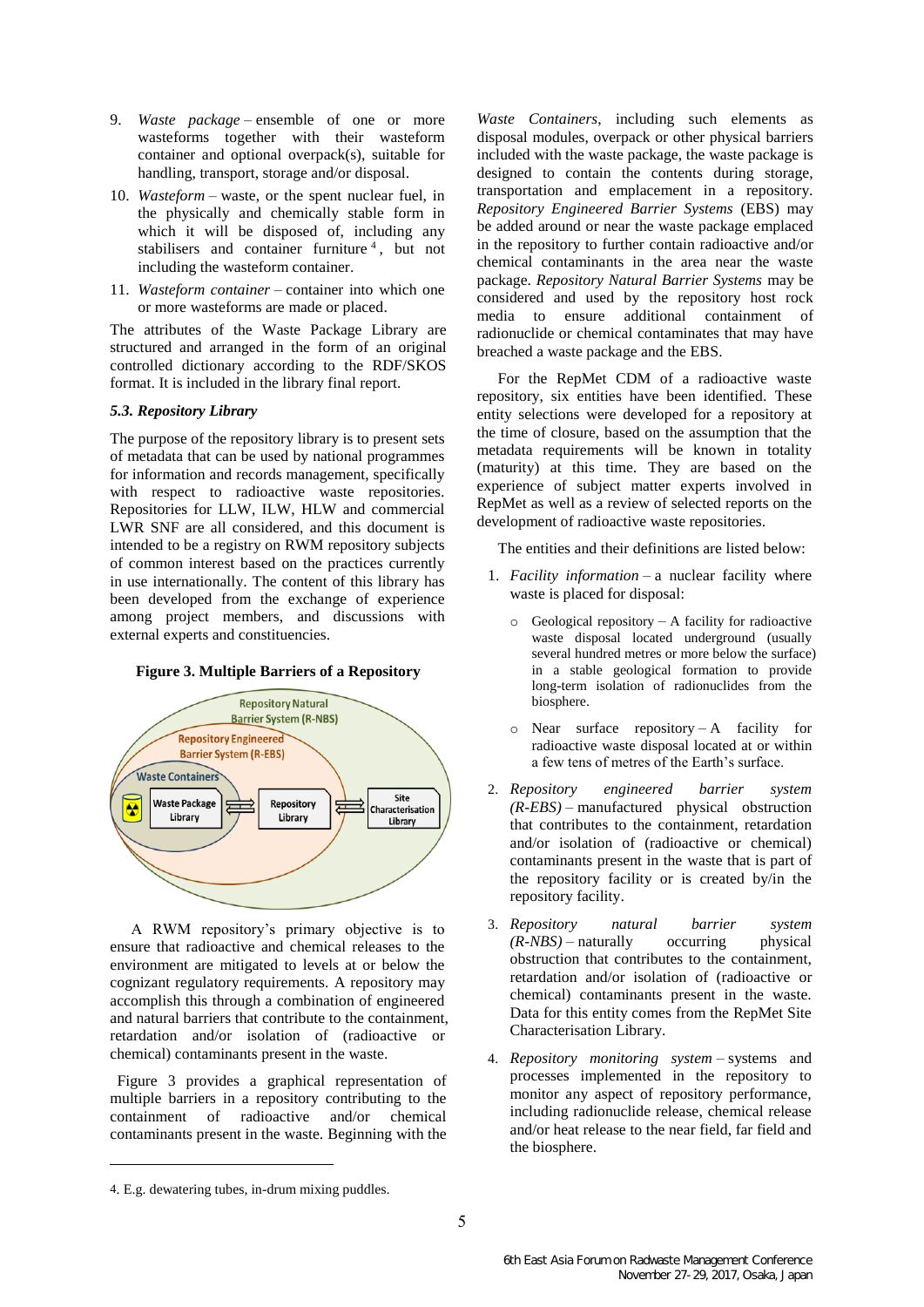- 5. *Waste acceptance criteria (WAC)* quantitative or qualitative criteria specified by the regulatory body, or specified by an operator and approved by the regulatory body, for radioactive waste to be accepted by the operator of a repository for disposal, or by the operator of a storage facility for storage. Waste acceptance criteria might include, for example, restrictions on the activity concentration or the total activity of particular radionuclides (or types of radionuclide) in the waste or requirements concerning the waste form or waste package.
- 6. *Waste package emplacement* describes the way waste packages are placed in the repository for final disposal. Such placement may include vertical or horizontal placement in drifts, or placement in boreholes (for example). Much of the data for this entity is derived from the RepMet Waste Package Library.

Similar to the Waste Package Library, the attributes of the Repository Library are structured and arranged in the form of an original controlled dictionary according to the RDF/SKOS format. It is included in the library final report.

## **6. Closing Remarks**

Metadata enables RWMOs to manage their data in a well-organised manner, meeting statutory requirements and ensuring that data quality is not eroded, confidence in the stored data is maintained, that it remains suitable for support of their future decisions and operations efforts and meets the requirements of their designated communities now and in the future.

RepMet has formulated a consistent set of guiding principles for metadata management in the context of geological repositories; the results of the work are useful to operators, regulators and other relevant actors. The Libraries and associated documents have been prepared with the intent to provide generic models, processes and descriptions that can be tailored to the needs of virtually any RWMO. These can be regarded as a common basis for the development of metadata.

RepMet recognises that each RWMO's activities are in many respects unique, and that each radioactive waste site has characteristics that are exclusive to that particular site. However, there are also many common and general aspects of radioactive waste management and final disposal.

Each RWMO needs to adapt the provided models, processes and descriptions to ensure that the adapted constituents meet the requirements of local regulations, the RWMO's individual needs, and the individual characteristics and the applied technology of the individual radioactive waste management operations.

While RepMet has completed key deliverables in its initial phase, the group recognises the following outstanding work:

- Development of a complete metadata structure/database for a safety assessment tailor-made for the needs of the nuclear waste industry. Extension of the use of the developed metadata structure developed by RepMet to encompass also the data related to the safety case and its "models" (abstract, geometric, stochastic, deterministic).
- Creation of new RepMet Libraries including different topics for waste management<br>pre-closure, e.g. "waste treatment and "waste treatment and conditioning", "plant operations", "interim storage of the waste package".
- Extension of the current RepMet Libraries (e.g. maturing, increasing the level of detail).
- Application of the O&M standard that RepMet has adopted to support safety assessment process chains and for the development of the safety case (e.g. new and dedicated RDF/SKOS controlled dictionaries and models).
- Definition of RDF/SKOS controlled dictionaries for the IGSC FEP Task Group.
- Definition of conceptual requirements for the creation of a central metadata database to allow data from multiple databases (e.g. commercial off the shelf [COTS] offerings) to be extracted and combined from a single query. These requirements should take into account the possible conflicts of interest when handling metadata.
- Formulation of data dictionaries for RWMO modelling.

#### **7. Disclosure**

*Sandia National Laboratories is a multi-mission laboratory managed and operated by National Technology and Engineering Solutions of Sandia LLC, a wholly owned subsidiary of Honeywell International Inc. for the US Department of Energy's National Nuclear Security Administration under contract DE-NA0003525. SAND2017-11944 C.*

*The opinions expressed and arguments employed herein are those of the authors and do not necessarily reflect the official views of the OECD, the NEA or of the governments of their member countries.* 

#### **8. References**

International Atomic Energy Agency (IAEA) (2006), *Development of Specifications for Radioactive Waste Packages*, Vienna, Austria, IAEA-TECDOC-1515.

Directive 2007/2/EC of the European Parliament and of the Council of 14 March 2007 establishing an